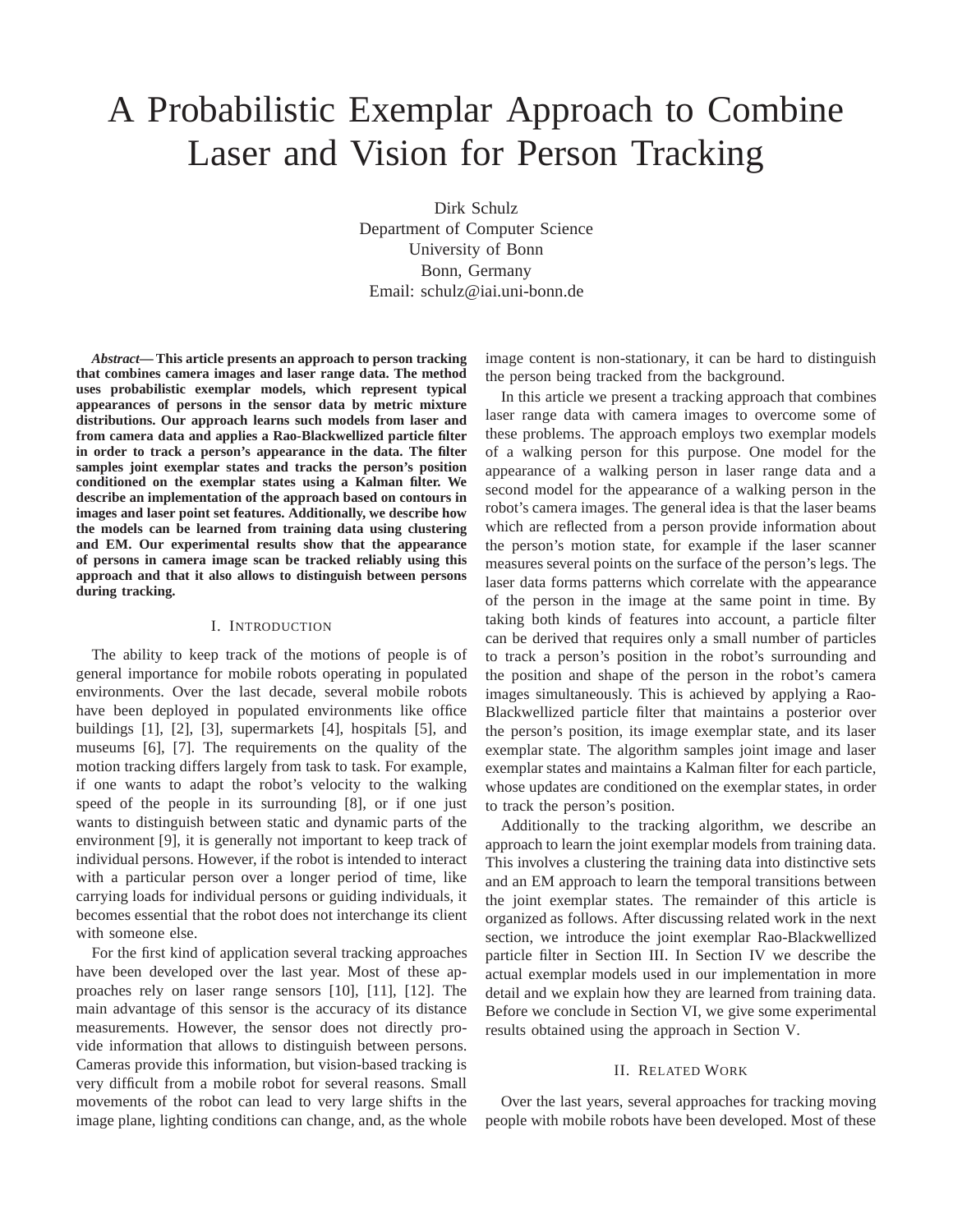approaches use 2D laser scanners to observe and track people in the surrounding of the robot.

For example, Kluge et al. [13] describe an approach to estimate moving obstacles with an autonomous wheelchair. Their approach does not apply a motion-model to the objects so that they cannot reliably keep track of individual objects over time. Montemerlo et al. [14] addresses the problem of simultaneous localization and people tracking using range sensors. The authors use conditional particle filters to incorporate the robot's uncertainty about its own position into the tracking process, where each particle maintains Kalman filters for the objects being tracked. Fod et al. [15] present an approach to track multiple moving people within a workspace using statically mounted laser range-finders. They use Kalman filters to keep track of objects during temporary occlusions. Schulz et al. [12] propose a variant of Joint probabilistic data association filters [16] that replaces Kalman filters by particle filters to track multiple moving objects in laser range data.

These approaches have in common that they only keep track of the spatial motion of the objects. They do not try to distinguish between different appearances of the object within the laser data. To our knowledge, the only approach that distinguishes between different motion states in the laser data is by Taylor and Kleeman [17]. Their laser-based method tracks the repetitive motion pattern of a walking person's legs. For this purpose, the individual legs are tracked using a switching state Kalman filter.

As laser range scanners only provide proximity information, they can not be used to reliably identify or distinguish between persons during tracking. Several authors propose to combine a laser-based approach with vision in order to overcome this limitation. For example, in the context of learning motion patterns for individual persons, Bennewitz et al. [18] use color histograms to distinguish between persons, where the image region to consider for computing the histogram is selected based on the position of a person in the laser scan. Brooks and Williams [19] use skin colored blobs as image features indicating persons. Again, this approaches do not track the change of appearance of persons in the camera images. In contrast to this, our approach tracks the appearance of a person's legs in laser scans and the shape of the person in camera images during the tracking process. The appearance models for this purpose are learned from training data. Our method is largely inspired by the metric mixture approach introduced by Toyama and Blake [20]. However, there are some differences. First, we combine two sensor modalities and therefore two mixture models in one algorithm by tracking the joint exemplar states. Second, we do not learn exemplar transformations [21]. In purely vision-based exemplar approaches, these transformations describe the dynamic change of a person in the image. In our joint laser and vision-based approach, we learn the transition model for the exemplars only. Motion within the image is predicted based on the position prediction of the Kalman filter and a mapping of the person's location relative to the robot to its location within the image. This mapping is also learned during training.



Fig. 1. The generic exemplar model according to Toyama and Blake [20].  $i_k$ denotes the active mixture component at time k, while  $\xi_k$  denotes the mixture model. The  $a_k$  are the geometrical transformations, and  $z_k$  the observed images.

Other particle filter-based tracking approaches in the computer vision community aim at actually tracking the articulated human motions based on many degrees of freedom models of the human body, for example [22], [23]. However, most of these techniques are only intended for static cameras and have not yet been applied on mobile robots.

# III. THE JOINT EXEMPLAR RAO-BLACKWELLIZED PARTICLE FILTER

In this section we explain the inference part of our joint laser and vision tracking approach. Basically the approach builds on a Rao-Blackwellized particle filter, which maintains a joint probability distribution over the position of a person and its current appearance in laser scans and camera images. This particle filters samples appearances from two mixture distributions of possible appearances, and updates the position part of the distribution analytically using a Kalman filter for each sample. Our current implementation uses typical silhouettes of persons in camera images as prototypes in the vision-based model and typical 2D point sets representing laser measurements of a person's legs as prototypes for the laserbased model. Details on these particular models and how they are learned are given in Section IV. Here, we will briefly introduce the joint exemplar-based tracking approach using metric mixture distributions and we will explain how a person can be efficiently tracked based on these models using a Rao-Blackwellized particle filter. In the following mathematical derivations, time is indexed by subscripts, where the current time is denoted by  $k$ . The superscript  $l$  is used for laserrelated random variables and the superscript  $c$  for camerarelated random variables.

### *A. The Joint Exemplar Model*

Following [21] an exemplar model consists of a set of "exemplars",  $\Xi = {\xi_1, \ldots, \xi_M}$ , which contain representatives of training data, and a distance function  $\rho$ , which measures the distance of any two points in exemplar space. It is assumed that an observation  $z_k$  at time k is drawn from a mixture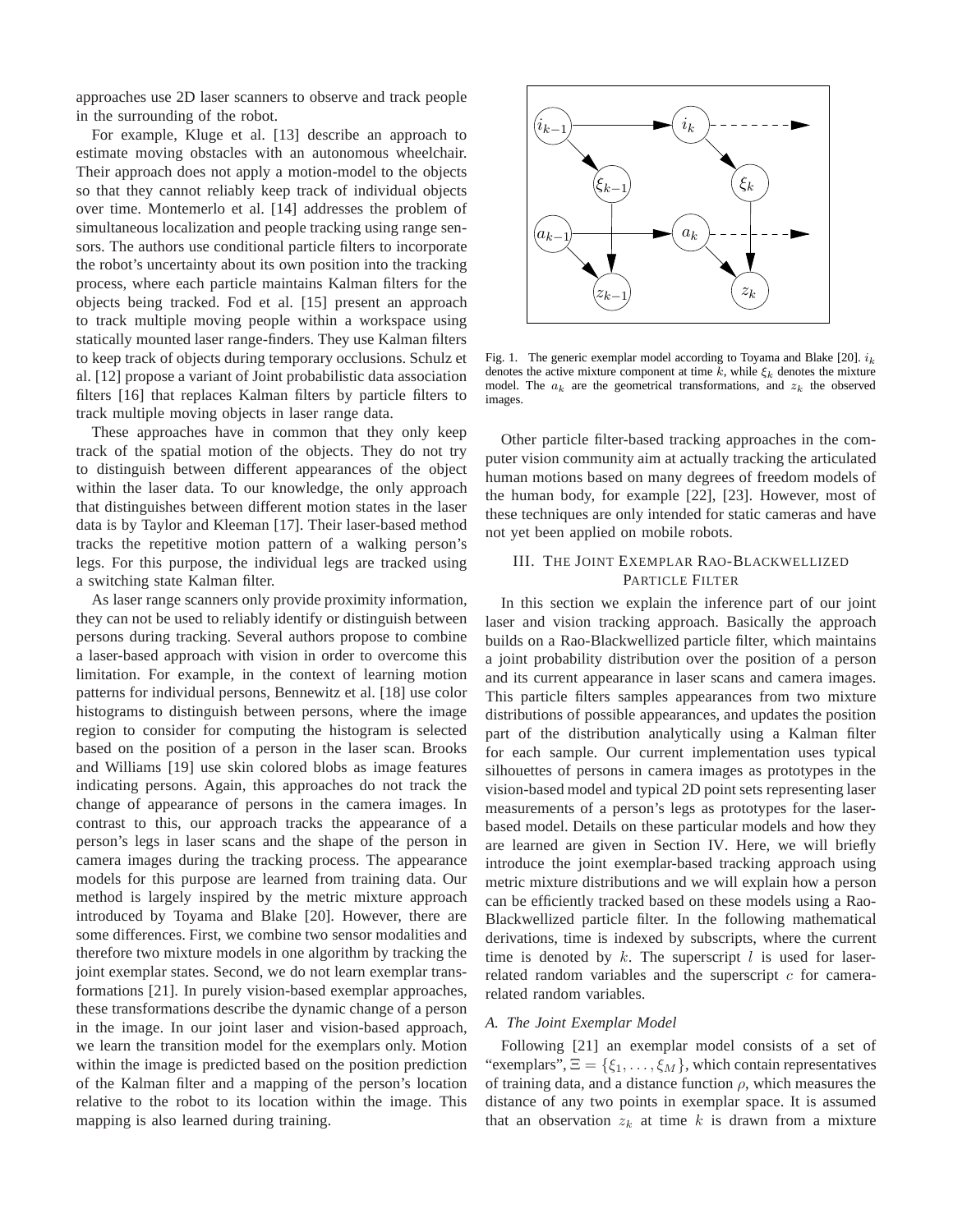distribution, such that  $z_k \approx T_\alpha \xi(k)$ , where  $T_\alpha$  is a geometric transformation and  $\xi(k) \in \Xi$  is the exemplar at time k. The dynamics is usually modeled as a first order Markov chain  $p(\xi_k, \alpha_k | \xi_{k-1}, \alpha_{k-1})$ , where the transition probabilities as well as the mixture centers Ξ and their associated distribution parameters are learned from the training data. The graphical model for this generic exemplar technique is depicted in Figure 1.

The graphical model of our approach is depicted in Figure 2. Here, the variable  $x_k^l$  denotes the position and the velocity vector of the person in the robot's vicinity at time k, while  $x_k^c$ is the person's position within the camera image taken at time k. Laser scans and images are denoted by  $z_k^l$  and  $z_k^c$  and the index of the active exemplar states by  $\mathcal{E}_{k}^{l}$  and  $\mathcal{E}_{k}^{c}$ , while  $\xi_{k}^{l}$  and  $\xi_k^c$  denote the exemplars themselves. For the sake of brevity we also write  $\mathcal{E}_k$  for  $(\mathcal{E}_k^l, \mathcal{E}_k^c)$ ,  $\mathbf{z}_k$  for  $(z_k^l, z_k^c)$ , and complete time sequences of random variables upto time  $k$  are abbreviated by the subscript  $1 : k$ , e.g.  $z_{1:k}$  denotes the sequence of all laser and camera measurements upto time k.

Our model differs from the generic one in two respects: (1) We keep track of laser exemplars  $\xi_k^l$  and vision exemplar  $\xi_k^c$ simultaneously, and (2) we do not learn and keep track of the geometrical transformations  $\alpha_k$ . Instead, we rely on a Kalman filter that estimates the position of a person in laser scans for this purpose. Additional random variables  $x_k^c$  are introduced to account for the uncertainty of mapping a spatial position to the position and scale of the person in the image. The main reason for not learning the geometrical transformations is that they are highly affected by the robot's own motion.

We follow the metric mixture approach proposed in [20] to evaluate the observation likelihoods. In this approach, it is assumed, that the observations are drawn from a metric mixture distribution, where a transformed exemplar  $\zeta$  serves as a center in a mixture component:

$$
p(z \mid \tilde{\xi}) \propto \frac{1}{Z} \exp(-\lambda \rho(\tilde{\xi}, z)).
$$
 (1)

We use truncated quadratic chamfer distance for the exemplar distance  $\rho$ , which has two nice properties:

- 1) It can be computed fast both for images and for laser data. For this purpose, images are transformed to binary edge images and a distance transformation is applied. For laser scans, we average over the distances of the closest point of the scan to each point of the exemplar.
- 2) For quadratic chamfer distance, the metric distribution Equation 1 is approximately Gaussian, and the parameter  $\lambda$  and the partition function Z can be estimated from training data [20].

## *B. The Rao-Blackwellized Particle Filter*

During tracking, it is our goal to determine the position of a person based on a sequence of laser range scans and camera images. Note, that the exemplar sets  $\xi_k^l, \xi_k^c$ , their associated mixture distributions, and the mapping uncertainty  $x_k^c$  are learned during training and remain fixed during tracking. We



Fig. 2. Graphical model of the joint exemplar person tracking algorithm.  $x_k$ is the position of the person at time  $k$ . At each time step we receive a camera image  $z_k^c$  and a laser scan  $z_k^l$ . The shapes of the person's legs in the laser data and the silhouette of the person in the camera image are assumed to be drawn from the metric mixture distributions  $\xi_k^l$  and  $\xi_k^c$  respectively, where the hidden states  $\mathcal{E}_k^l$  and  $\mathcal{E}_k^c$  determine the active components. Finally, the random variable  $x_k^c$  accounts for the uncertainty of mapping spatial positions to image coordinates.

therefore treat them as background knowledge during the derivation of the filter.

However, the exemplar states  $\mathcal{E}_k$  are hidden, we therefore need to estimate the joint posterior over positions  $x_k^l$  and sequences of exemplar states  $\mathcal{E}_{1:k}$ . This joint posterior can be factorized by conditioning the positions  $x_k^l$  on the exemplar states  $\mathcal{E}_{1:k}$ :

$$
p(x_k^l, \mathcal{E}_{1:k} | \mathbf{z}_{1:k}) = p(x_k^l | \mathcal{E}_{1:k}, \mathbf{z}_{1:k}) p(\mathcal{E}_{1:k} | z_{1:k})
$$
 (2)

The key idea of Rao-Blackwellized particle filters (RBPF) is to compute Equation 2 by *sampling* exemplar states from  $p(\mathcal{E}_{1:k} | z_{1:k})$  and then to update the positions  $x_k^l$  conditioned on the exemplar state of each sample. This way, the position estimates can be updated analytically using one Kalman filter for each sample.

More specifically our RBPF maintains a set of weighted samples,  $S_k = \{ \langle s_k^{(i)}, w_k^{(i)} \rangle \mid 1 \leq \iota \leq N \},\$  where each sample  $s_k^{(i)} = \langle \theta_k^{(i)}, \mathcal{E}_k^{(i)} \rangle$  of the sample set at time k consists of a Kalman filter  $\theta_k^{(i)} = \langle \mu_k^{(i)}, \Sigma_k^{(i)} \rangle$  and the current exemplar states  $\mathcal{E}_k^{(\iota)}$ .

The generic RBPF algorithm generates a set  $S_k$  from the previous sample set  $S_{k-1}$  based on a new laser scan  $z_k^l$  and camera image  $z_k^c$  by first generating new exemplar states  $\mathcal{E}_k$ distributed according to the posterior  $p(\mathcal{E}_{1:k} | \mathbf{z}_{1:k})$ . After that, the position part  $\theta_k^{(\iota)}$  of each sample is maintained by applying Kalman filter updates on each sample. In our case, the position measurements to be integrated into the Kalman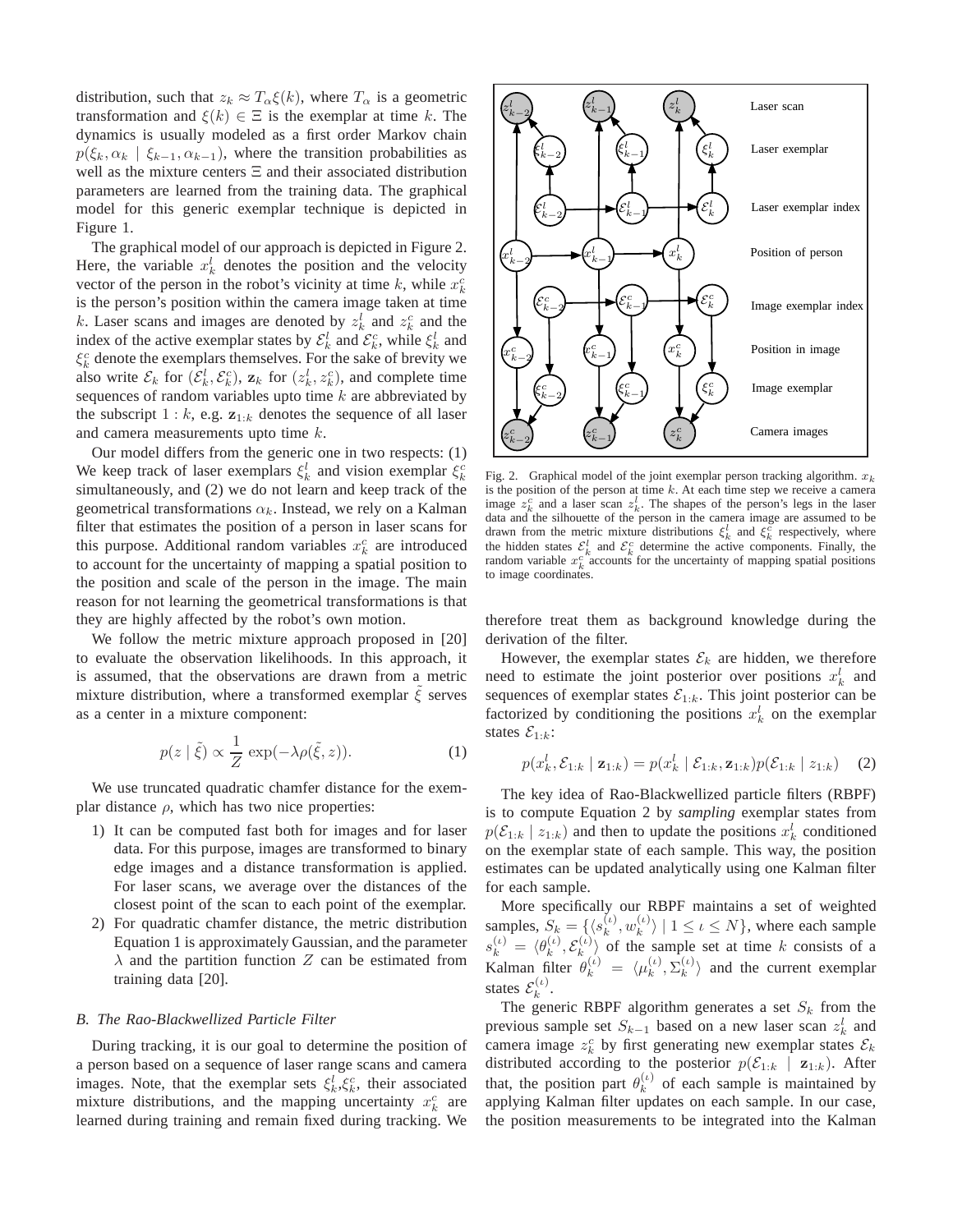filter are obtained by locally matching the exemplar prototype corresponding to  $\mathcal{E}_k^{l(\iota)}$  of each sample against the current laser scan.

#### *C. Sampling Exemplars*

The efficiency of RBPFs strongly depends on the number of samples needed to represent the posterior  $p(\mathcal{E}_{1:k} | z_{1:k})$ . Due to the sequential nature of the estimation process, samples must be generated from the exemplar states of the previous time step. The posterior at time  $k$  can be written as

$$
p(\mathcal{E}_{1:k}|\mathbf{z}_{1:k}) = \frac{p(\mathbf{z}_k|\mathcal{E}_{1:k}, \mathbf{z}_{1:k-1})p(\mathcal{E}_k|\mathcal{E}_{1:k-1}, \mathbf{z}_{1:k-1})}{p(\mathbf{z}_k|\mathbf{z}_{1:k-1})}p(\mathcal{E}_{1:k-1}|\mathbf{z}_{1:k-1})
$$
\n(3)

$$
= \frac{p(\mathbf{z}_k|\mathcal{E}_k, \theta_{k-1})p(\mathcal{E}_k|\mathcal{E}_{k-1}, \theta_{k-1})}{p(\mathbf{z}_k|\mathbf{z}_{1:k-1})}p(\mathcal{E}_{1:k-1}|\mathbf{z}_{1:k-1}).
$$
 (4)

Here, Equation 3 follows from Bayes rule and the replacement of  $p(\mathcal{E}_{1:k} | \mathbf{z}_{1:k-1})$  by  $p(\mathcal{E}_k | \mathcal{E}_{1:k-1}, \mathbf{z}_{1:k-1}) p(\mathcal{E}_{1:k-1} |$  $z_{1:k-1}$ ). Equation 4 follows from Equation 3 by the fact, that the Kalman filter state  $\theta_{k-1}$  and the latest exemplar states  $\mathcal{E}_{k-1}$ are sufficient statistics for the previous observations  $z_{1:k-1}$  and exemplar state sequence  $\mathcal{E}_{1:k-1}$ .

In most cases it is impossible to sample directly from Equation 4. The approach most commonly used in particle filters is to evaluate Equation 4 from right to left in a three stage process [24]: First, draw samples  $s_k^{(\iota)}$  from the previous sample set using the importance weights, then draw for each such sample a new sample from the predictive distribution  $p(\mathcal{E}_k | \mathcal{E}_{k-1}^{(i)}, \theta_{k-1}^{(i)})$ , and finally weight these samples proportional to the observation likelihood  $p(\mathbf{z}_k | \mathcal{E}_k^{(\iota)}, \theta_{k-1}^{(\iota)})$ . The last step, importance sampling, adjusts for the fact that samples are not drawn from the actual target distribution. This approach has the disadvantage, that the most recent observations  $z_k$ are not taken into account during sampling, which can lead to sample depletion, if the predicted distribution is a poor approximation of the true posterior [25].

Fortunately, in our case, we are able to take the latest observation into account. From Equation 4 follows that the optimal sampling distribution is

$$
\frac{p(\mathbf{z}_k \mid \mathcal{E}_k, \theta_{k-1}) p(\mathcal{E}_k \mid \mathcal{E}_{k-1}, \theta_{k-1})}{p(\mathbf{z}_k \mid \mathbf{z}_{1:k-1})}.
$$
\n(5)

and the importance weights are then computed according to

$$
\sum_{\mathcal{E}_k} p(\mathbf{z}_k \mid \mathcal{E}_k, \theta_{k-1}) p(\mathcal{E}_k \mid \mathcal{E}_{k-1}, \theta_{k-1}), \tag{6}
$$

where the summation goes over all possible joint exemplar states. If the number of joint exemplars is relatively small, we can compute this distributions analytically. Additionally, this sampling distribution allows for *look-ahead* weighting [26]. Since Equation 6 does not depend on the sample's current state, all new samples generated from the same sample  $s_{k-1}^{(t)}$  $k-1$ obtain the same importance weights. For this reason, the importance weight can be incorporated already into the importance weight  $w_{k-1}^{(\iota)}$  $\binom{t}{k-1}$  of the parent sample. This way, more samples are drawn from "fitter" parent samples in the next time step, which additionally mitigates the sample depletion problem.

#### *D. Computing the Observation Likelihoods*

It remains to be shown, how the actual observation likelihoods for the most recent camera image  $z_k^c$  and laser scan  $z_k^l$ can be determined. According to Equation 4 the observation likelihood is

$$
p(\mathbf{z}_k \mid \mathcal{E}_k, \theta_{k-1}) = p(z_k^c, z_k^l \mid \mathcal{E}_k^c, \mathcal{E}_k^l, \theta_{k-1})
$$
\n(7)

$$
= p(z_k^c \mid z_k^l, \mathcal{E}_k^c, \mathcal{E}_k^l, \theta_{k-1}) p(z_k^l \mid \mathcal{E}_k^l, \theta_{k-1})
$$
\n(8)

Here, Equation 8 follows from Equation 7 by applying the chain rule and the second factor of Equation 8 follows from the fact that  $z_k^l$  is conditionally independent from  $\mathcal{E}_k^c$  according to our model,see Figure 2.

Now, the individual observation likelihood for  $z_k^l$  can in principle be computed by marginalizing over the laser position predicted by the Kalman filter at time k,  $\theta_{k|k-1}$ , i.e.

$$
p(z_k^l \mid \mathcal{E}_k^l, \theta_{k-1})
$$
  
= 
$$
\int p(z_k^l \mid \mathcal{E}_k^l, \mathbf{x}_k^l = x) p(\mathbf{x}_k^l = x \mid \theta_{k|k-1}) dx.
$$
 (9)

However, computing this integral is intractable in practice, since it would require to match the exemplar  $\xi_k^l$  associated to  $\mathcal{E}_{k}^{l}$  at all locations. Instead, we use an approximative approach, which is also quite popular in scan-based mapping, and determine the best position  $\hat{z}_k^l(\xi_k^l)$ , for the exemplar  $\hat{\zeta}_k^l$  by matching the exemplar against the current scan starting from the predicted position. We assume a fixed covariance for the matching position, and approximate  $p(z_k^l | \mathcal{E}_k^l, \theta_{k-1})$  as

$$
p(z_k^l | \mathcal{E}_k^l, \theta_{k-1}) \approx p(z_k^l | \xi_k^l, \hat{z}_k^l(\xi_k^l)) p(\hat{z}_k^l(\xi_k^l) | \theta_{k|k-1}). \tag{10}
$$

Note, that in the Kalman filter framework  $p(\hat{z}_k^l(\xi_k^l) | \theta_{k|k-1})$ amounts to compute the likelihood of the innovation, while  $p(z_k^l | \xi_k^l, \hat{z}_k(\xi_k^l))$  can be determined from the mixture distribution of the exemplar model.

The observation likelihood of the latest image  $z_k^c$  can be determined almost in the same way. The main difference is, that it is additionally conditioned on the laser scan  $z<sub>k</sub><sup>l</sup>$  and exemplar state  $\mathcal{E}_k^l$  at time k. For this reason, we have to marginalize over the updated Kalman filter state at time  $k, \theta_k$ . Again, we approximate the likelihood by first computing the best matching position of the exemplar  $\xi_k^c$  in the image. This is carried out by first computing the expected pixel coordinates of the exemplar based on the estimated laser position, i.e. the Kalman filter mean  $\mu_k$ . Then the best matching position in the image  $\hat{z}_k^c(\xi_k^c)$  is computed by direct ascent. Finally, the likelihood is approximated as

$$
p(z_k^c | \mathcal{E}_k^c, \theta_k)
$$
\n
$$
\approx p(z_k^c | \xi_k^c, \hat{z}_k^c(\xi_k^c)) \int p(\hat{z}_k^c(\xi_k^c) | x_k^c) p(x_k^c | \theta_k) dx_k^c.
$$
\n(11)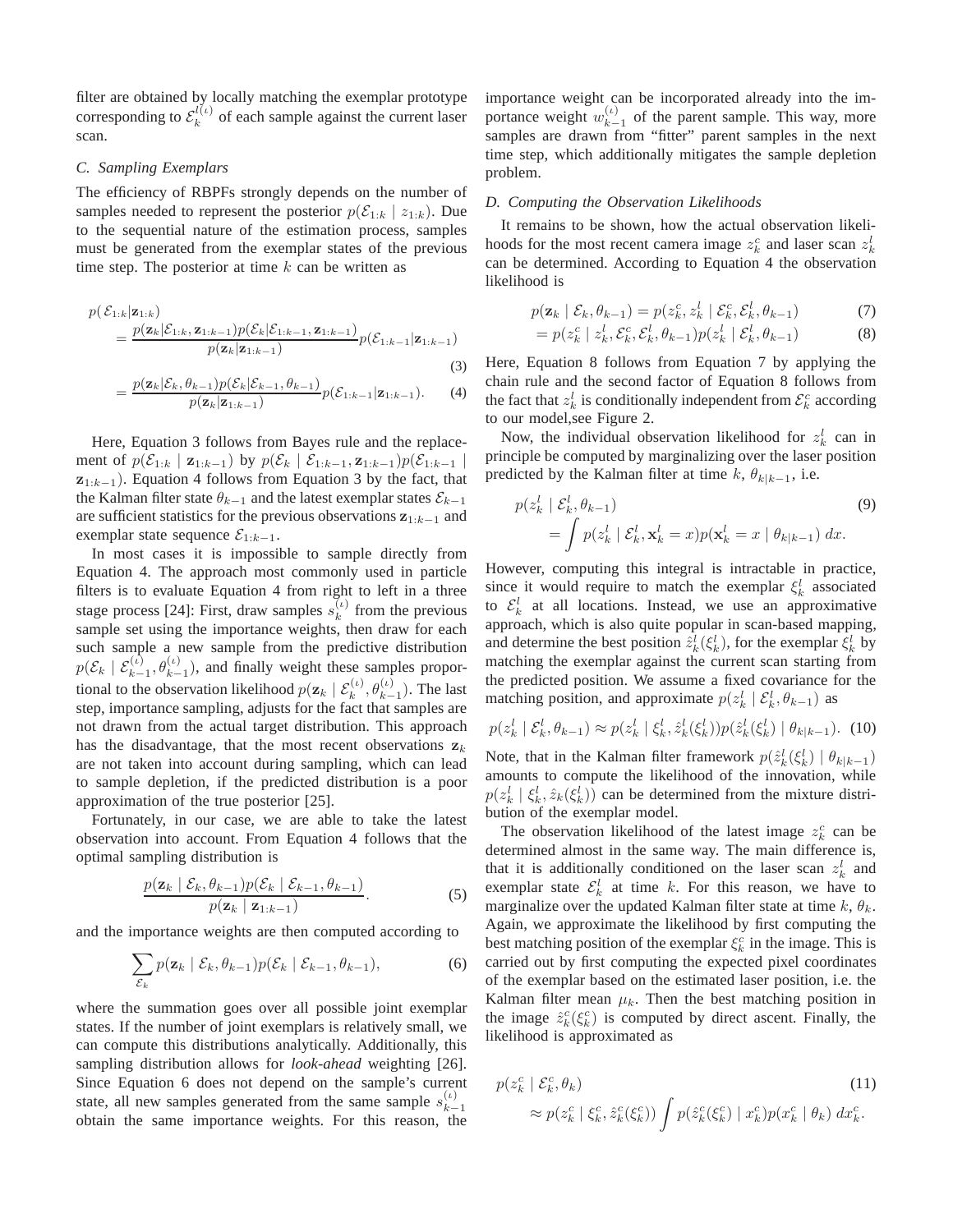1. **Inputs:**  $S_{k-1} = \{ \langle s_{k-1}^{(i)}, w_{k-1}^{(i)} \rangle \mid \iota = 1, ..., N \},$  laser scan  $z_k^l$  and image  $z_k^c$ 2.  $S_k := \emptyset$  // *Initialize*<br>3. for  $\iota := 1, ..., N$  do // *Compute* 3. **for**  $\iota := 1, \ldots, N$  **do** *// Compute Kalman prediction for each sample* 4.  $\theta_{k|k-1}^{(\iota)} = \langle \mu_{k|k-1}^{(\iota)}, \Sigma_{k|k-1}^{(\iota)} \rangle$ 5. **for** ι := 1, . . . , N **do** *// Update importance weights by matching possible joint exemplars to the next observation* 6.  $\widehat{w}_{k-1}^{(\iota)} \propto w_{k-1}^{(\iota)} \sum_{\mathcal{E}_k} p(\mathbf{z}_k \mid \mathcal{E}_k, \theta_{k-1}^{(\iota)}) p(\mathcal{E}_k \mid \mathcal{E}_{k-1}^{(\iota)} \theta_{k-1}^{(\iota)})$ 7. **for**  $\iota := 1, \ldots, N$  **do**  $\binom{(t)}{k-1}$  using updated weights and draw  $s_k^{(t)}$  from corresponding set 8. Sample  $s_{k-1}^{(\iota)} = \langle \theta_{k-1}^{(\iota)}, \mathcal{E}_{k-1}^{(\iota)} \rangle$  from  $S_{k-1}$  with probability proportional to the updated importance weights  $\widehat{w}_{k-1}^{(\iota)}$ . 9. Draw new exemplars  $\mathcal{E}_k^{(\iota)}$  proportional to  $p(\mathbf{z}_k | \mathcal{E}_k^{(\iota)}, \theta_{k-1}^{(\iota)}) p(\mathcal{E}_k^{(\iota)} | \mathcal{E}_{k-1}^{(\iota)}, \theta_{k-1}^{(\iota)})$ 10. Update the position estimates  $\theta_k^{(\iota)}$  using Kalman filter updates with  $\hat{z}_k^{(l(\iota))}$ , and  $\theta_{k|k-1}^{(l)}$ 11.  $\mathcal{L}_{k}^{(\iota)} := \langle \theta_k^{(\iota)}, \mathcal{E}_k^{(\iota)} \rangle$  $\langle s_k^k := S_k \cup \{ \langle s_k^{(k)}, \frac{1}{N} \rangle \}$ 12. **return**  $S_k$ Table 1: The Joint Exemplar RBPF algorithm.

Here, the integral is required to marginalize over the uncertainty of mapping laser positions to pixel coordinates. We assume that the random variable  $x_k^c$  is constant and Gaussian. The integral can then be solved analytically. The actual mapping and its covariance matrix is learned during training.

## *E. The Joint Exemplar RBPF Algorithm*

The algorithm is summarized in Table 1. First, the Kalman filters are predicted in step 4. Most of the work is then carried out in step 6. Here, sampling distributions for sampling exemplars are computed for each sample, according to Equation 5. This involves matching all the exemplars against the current laser scan and image. The normalizers of the sampling distributions are used as the lookahead weights of the previous samples. In step 8, samples are drawn from the previous sample set  $S_{k-1}$ . For each of these samples, a new pair of exemplar states  $\mathcal{E}_k$  is drawn proportional to the corresponding sampling distribution computed in step 6. In step 10, the Kalman filter update is applied to each new sample making use of the best matching position  $\hat{z}_k^l(\xi_k^{(\iota)})$ of the new exemplar in the current laser scan. Actually, this Kalman update has already been computed in step 6 prior to computing the observation likelihood of the image, and can be re-used here.

## IV. LEARNING THE JOINT EXEMPLAR MODEL

Before a person can be tracked with the joint exemplar approach, the model needs to be learned from training data. This involves learning the exemplar sets  $\Xi^l$ ,  $\Xi^k$ , their associated distribution parameters, and the transition model  $p(\mathcal{E}_k | \mathbf{z})$  $\mathcal{E}_{k-1}, \theta_{k-1}$ ). Additionally, we learn the mapping of positions in laser scans to the pixel coordinates and its uncertainty  $p(x_k^c | \theta_k)$ .

#### *A. Generating and aligning training data*

The training data is obtained by recording a sequence of laser scans and images of a person walking in front of a stationary robot. In this situation we can obtain silhouettes of



Fig. 3. The normalization of laser features: The laser scanner is in the (0,0) position. If we observe a laser feature in direction  $\alpha$  at distance r, we first rotate the feature points by  $-\alpha$  and then shift the result by  $-r$ .



Fig. 4. Examples of silhouettes and laser features recorded during training. The contours are here scaled to the same height. The laser feature shown in the second row correspond to the respective silhouettes in the first row, but are normalized as shown in Figure 3

persons in the images using background subtraction. Similarly, we obtain laser features by considering only end points of beams, which do not hit static obstacles. Figure 4 presents characteristic examples of the silhouettes and laser features extracted this way.

For computing the exemplar sets the pairwise similarity of the extracted training examples needs to be determined. For this purpose, the silhouettes and the laser features need to be aligned. To align two silhouettes we minimize the chamfer distance of the first silhouette based on the distance transformed image of the second silhouette using hill-climbing. The chamfer distance is the sum of the minimum squared distances of each edge pixels of the first silhouette to an edge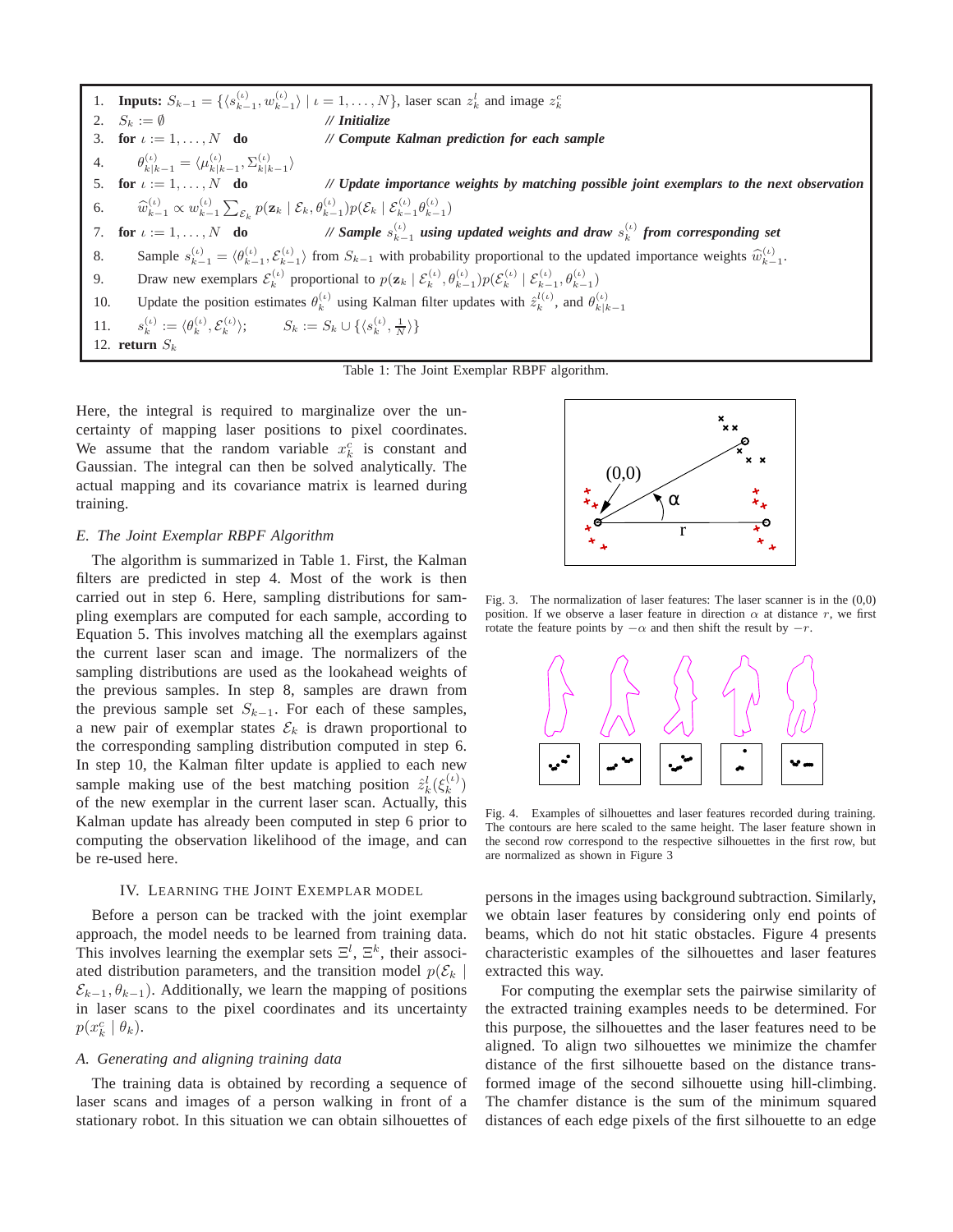

Fig. 5. A distance transformed edge image used for chamfer matching during contour tracking. To obtain this image, a canny edge detector is applied to the original image and a distance transform is applied.

pixel of the second silhouette. The distance transform basically computes for each pixel of a binary image the Euclidean distance to the closest edge pixel, which allows to compute the chamfer distance fast. Figure 5 gives an example of a distance transformed image, where distance is encoded as gray-scale.

For aligning laser features, we make use of the fact that in a given stance the appearance of a person's legs in a laser scan only depend on the walking direction relative to the sensing direction. This is illustrated in Figure3. Here, the coordinate system is robot centered. We then account for the invariance by normalizing bearing and range to zero. This normalization process is illustrated in Figure 3. After normalization, the chamfer distance between two laser features is minimized based by computing the optimal displacement of one feature with respect to the other feature using an iterative least squares approach similar to ICP [27]. The only difference is that the orientation of the feature remains fixed. The result of the aligning process are two pairwise dissimilarity matrices, one for the silhouettes and one for the laser features.

#### *B. Computing exemplar sets*

Based on the dissimilarity matrices, exemplar sets can be computed using some pairwise clustering approach [28], [29]. We cluster the training examples into a pre-specified number of clusters. To determine the exemplar representing each cluster, we then follow the approach in [20] and choose the training example, whose maximum dissimilarity to any other example within the cluster is minimal. Finally, the parameters of the mixture components are estimated also using the approach proposed in [20], i.e. by assuming that the dissimilarities of each example in the cluster to its cluster center are drawn from a scaled  $\chi^2$ -distribution.

#### *C. Computing transition probabilities*

Once the exemplar mixture distributions have been determined, the transition probabilities  $p(\mathcal{E}_k | \mathcal{E}_{k-1})$  are learned. This is carried out using the EM algorithm, but keeping the mixture distribution fixed. Because the computation of the  $\alpha$  and  $\beta$  values of the standard Baum-Welsh algorithm [30]



Fig. 6. y-coordinates of the topmost and bottommost point of the person in the training image as a function of the distance in the laser scan at the same point in time. The training data allows to estimate the projection function quite accurately



Fig. 7.  $x$ -coordinates of the topmost point of the person in the training image as a function of the direction in the laser scan at the same point in time. In the relevant range, the function is linear.

becomes prohibitively expensive for larger state spaces, our current implementation adopts a technique known from factorial HMMs [31] and evaluates the E-step approximately based on Gibbs-sampling of exemplar state sequences  $\mathcal{E}_{1:k}$ . The maximization is then carried out using the transition frequencies counted during sampling. This has the additional advantage, that the transition probabilities can directly be learned in conditional form, i.e.

$$
p(\mathcal{E}_k|\mathcal{E}_{k-1},\theta_{k-1})=p(\mathcal{E}_k^c|\mathcal{E}_k^l,\mathcal{E}_{k-1}^c,\theta_{k-1})p(\mathcal{E}_k^l|\mathcal{E}_{k-1}^l,\theta_{k-1}),
$$

which reduces the size of the model.

## *D. Computing the laser to image mapping*

To compute the mapping of positions provided by the laser scanner to pixel coordinates in the image, we determine the topmost and bottommost image coordinates for the silhouettes in each training image. In Figure  $6$  the  $y$ -coordinates of these points in the image are plotted as a function of the distance to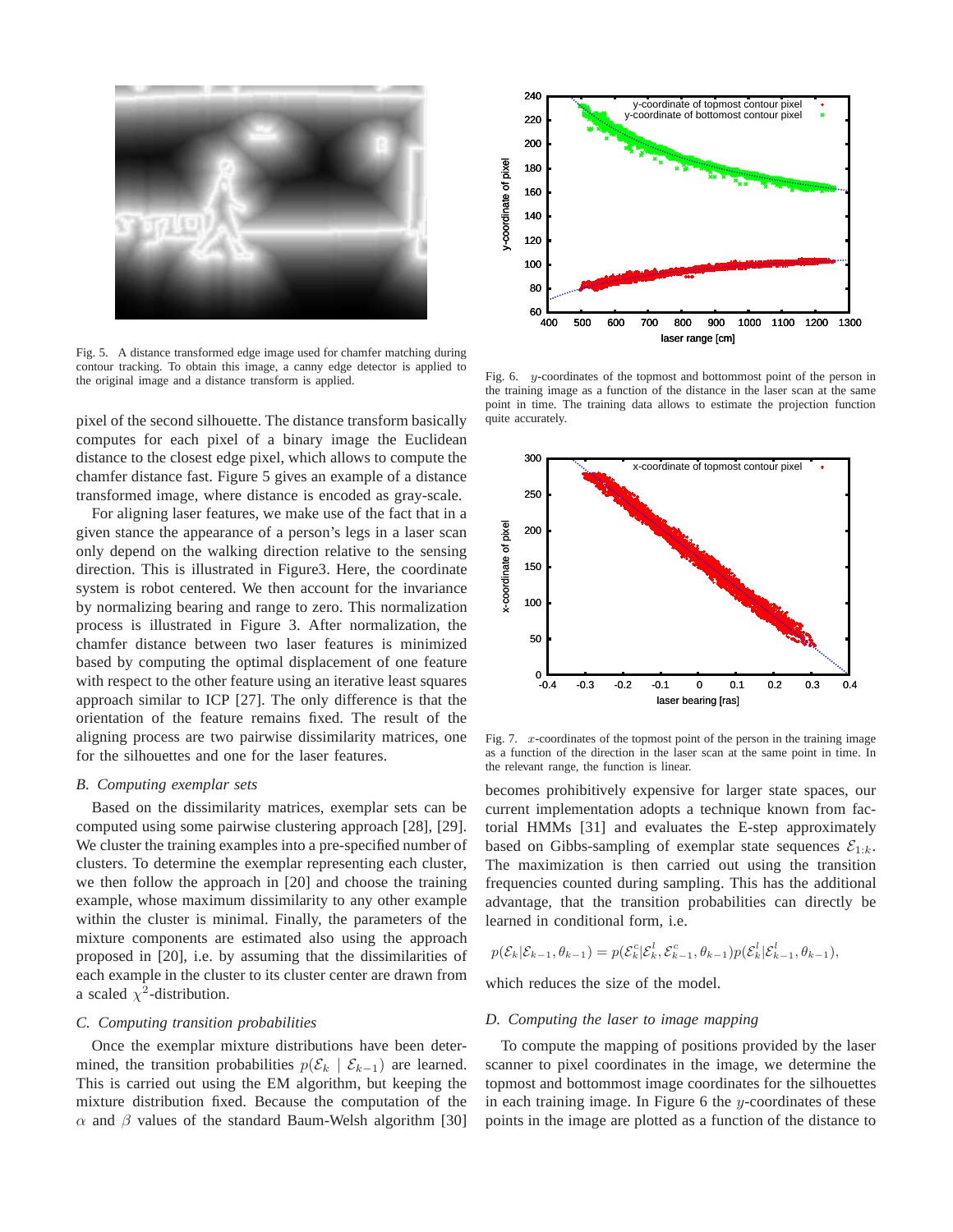

Fig. 8. Outtake of the first experiment. The two persons are crossing their paths. The time gap between two images is one second. The matched contour based on the particle with the maximum a posterior weight are overlayed in pink and purple.The robot was moving at a speed of 60 cm/s during this experiment

the person measured by the laser scanner. We obtain a nonlinear relation, which results from the projection of the person to the image plane. Based on these training examples we compute least squares estimates of the projection functions. The relation between the  $x$ -coordinate in the image and the direction of the laser measurement is estimated independently, see Figure 7; in the relevant range for our tracking experiments, between 4 and 12 meters in front of the robot, this relation is almost linear. We then assume that the uncertainties in  $x$  and  $y$  directions are independent and follow Gaussian distributions.

### V. EXPERIMENTAL RESULTS

We evaluated our approach using a RWI B21 robot equipped with a SICK laser range scanner and a progressive scan VGA camera. The laser scanner is mounted at a height of approximately 40cm, such that it measures the distance to the legs of persons, while the camera is mounted at a height of 1.5m. The camera captures 30 frames per second with an image resolution of 320x240 pixel, while the laser scanner produces 37.5 scans per second and measures with an angular resolution of 0.5°.

In order to test the performance of the approach on a moving mobile robot, we first learned exemplar models for two different persons. For this purpose, two sequences of 4000 camera images and laser scans were recorded for each person, where the persons had to perform straight line walks with different headings in front of the stationary robot. From the extracted sets of contours and laser features we learned exemplar models using 20 laser exemplars and 80 contour exemplars for both models.

To evaluate the performance of these models, the same two persons then walked in front of the moving robot for more then a minute, sometimes moving side by side, sometimes in opposite directions and also crossing their paths some time. The robot moved at a speed of 60 cm/s. The exemplar approach was then evaluated off-line based on the data recorded during this experiment.

In the first experiment, we tracked the two persons using independent exemplar trackers for both persons. Figure 8 shows example images from this experiment, where the pink and purple colored outlines indicate the contour exemplar of the sample with the maximum weight at the corresponding point in time. The two particle filters were able to track the persons reliably over the whole sequence of 2400 frames. Each particle filter used 100 particles during this experiment. The current C++ implementation achieves a frame rate of 17

frames per seconds for tracking a single person, when using this setting.

In a second experiment we tested, if the approach is capable of distinguishing between the two persons based on their exemplar models. For this purpose, we repeated the previous experiment, but this time using four independent particle filters, where each person is tracked with two filters using both learned exemplar models.

For each of the four particle filters, we recorded the sum of the sample weights after each time step, i.e. the sample normalizer, which corresponds to the likelihood  $p(\mathbf{z}_k|\mathbf{z}_{1:k-1})$ , which describes how well the filter explains the data observed so far. We then evaluated how well the approach is able to determine the correct assignment of filters to persons. Let us denote the four different likelihoods as  $p_{aa}(\mathbf{z}_k|\mathbf{z}_{1:k-1}),p_{ab}(\mathbf{z}_k|\mathbf{z}_{1:k-1}),$  $p_{ba}(\mathbf{z}_k|\mathbf{z}_{1:k-1}),p_{bb}(\mathbf{z}_k|\mathbf{z}_{1:k-1})$ , where aa stands for the particle filter tracking person  $a$  using the exemplar model learned from data of person  $a$  and  $ab$  stands for the filter tracking person  $a$  using the model learned from data of person  $b$ . Based on these values, we compute after each image the posterior probability of the two joint assignments of filters to persons. These assignments are  $H_1$ , both persons are correctly identified, and  $H_0$ , the ids are erroneously swapped. We compute the posterior  $p(H_1(k))$  starting with an initial prior  $p(H_0(0)) = p(H_1(0)) = 0.5,$ 

$$
p(H_0(k)) = \alpha_k * p_{ab}(\mathbf{z}_k | \mathbf{z}_{1:k-1}) * p_{ba}(\mathbf{z}_k | \mathbf{z}_{1:k-1}) * p(H_0(k-1))
$$
  
\n
$$
p(H_1(k)) = \alpha_k * p_{aa}(\mathbf{z}_k | \mathbf{z}_{1:k-1}) * p_{bb}(\mathbf{z}_k | \mathbf{z}_{1:k-1}) * p(H_1(k-1)),
$$

where the  $\alpha_k$  are normalizers that ensures that the two probabilities sum up to one.

Figure 9 shows the result of this process obtained on 5 different parts of the data sequence. In all 5 cases our approach identified the correct hypothesis within 11 seconds, which indicates that the method is able to distinguish between known persons during tracking.

## VI. CONCLUSION

In this article we introduced a joint exemplar Rao-Blackwellized particle filter for tracking a person in laser range data and camera images. The Rao-Blackwellized particle filter tracks the appearance of a person by sampling characteristic contours and laser features and it tracks the person's motion conditioned on the sampled appearance using a Kalman filter for each particle. The approach uses metric mixture models of the contours of a person in video images and of features of a person's legs in laser data to compute the observation